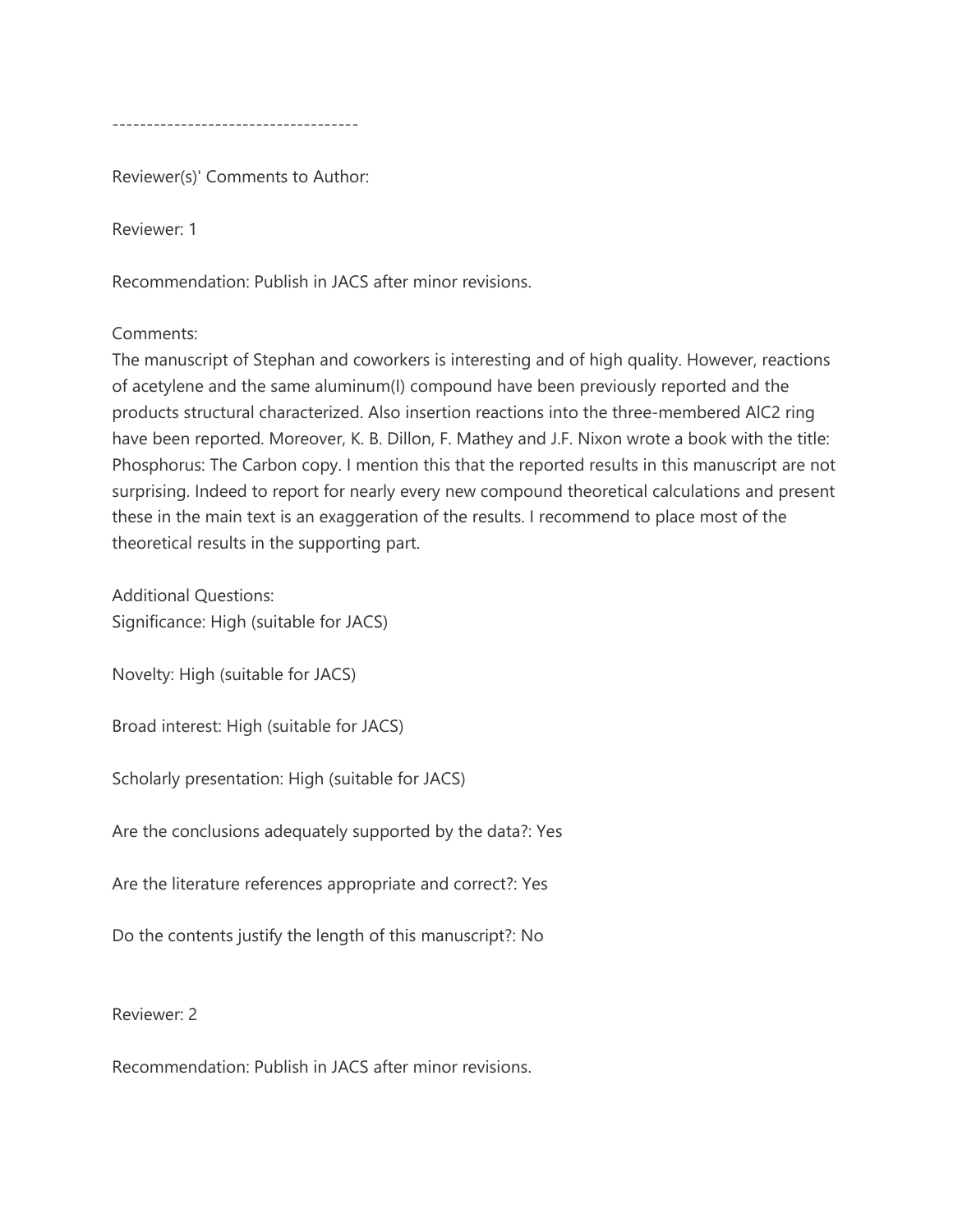## Comments:

In this manuscript, Liu, Stephan et al. present a thorough study of synthesis and characterization of two unprecedented phosphaaluminirenes 2 and 3 and their reactivity towards a series of compounds upon ring enlargement. For the first time a compounds with unsaturated aromatic with AlCP ring is presented. The reactivity of these compounds and theoretical studies are well done. Besides the characterization of the compounds by multinuclear NMR spectroscopy and X-Ray diffraction studies, the thermodynamics as well as the mechanisms of the reported reactions were investigated by means of detailed computational studies. The well-written manuscript shows that 2 and 3 can serve as pecursors for numerous novel heterocycles and I consider it as an extensive contribution to the field of heterocycles containing heavier main group elements. The paper is sound, insightful and well written. This article is of high fundamental interest to the community of molecular chemistry. It is suitable for publication in JACS if the following issues listed below are addressed properly:

(1) The authors state that resonances for the P-bound carbons could not be observed in the 13C NMR spectra of 2 and 3. Why weren't the shifts observed? The authors do not offer an explanation. How do the calculated shifts of these carbons compare to the shifts of the carbons in compounds A and B? However, proton-coupled 2D spectra, such as HC-HMBC, of those compounds might provide this missing information, as two and three bond carbon-proton couplings are possible due to the tBu/Ad side groups. Are such spectra available and can the respective information be extracted? If so, it should be compared subsequently to the theoretically calculated values that are presented in the draft on page 2 above Scheme 1.

(2) On page 6, the authors report that, in contrast to the reaction with Se, the reactions with S8 and Te afforded complicated mixtures. Did the authors investigate the possibility to use other sources of S and Te, such as S=PR3 or Te=PR3 ?

(3) While it is acceptable that compounds  $4 - 10$  (derived from reactivity studies) have only been characterized by X-Ray diffraction studies and by multinuclear NMR, more analytical data should be provided for the starting materials 2 and 3 (CHN analysis and/or high-resolution mass spectra) in order to show the purity of the bulk material.

(4) The reactivity towards isocyanides suggests that 2 and 3 could possibly activate CO. Have any calculations been conducted in this matter or can the authors report on any experimental investigations?

(5) In general, how were the NMR chemical shifts assigned for all of the compounds? No explanation is given and no 2D NMT spectra are presented. Also no MS or EA analysis is provided. The lack of these analytical data is a weak spot of this article.

(6) About aromaticity and NICS calculations:

What are the NICS values for the parent systems, i.e. HAl(HC=P) and HAl(HC=CH) at the same level of theory? These should be given for comparison to understand by which extent the ligand